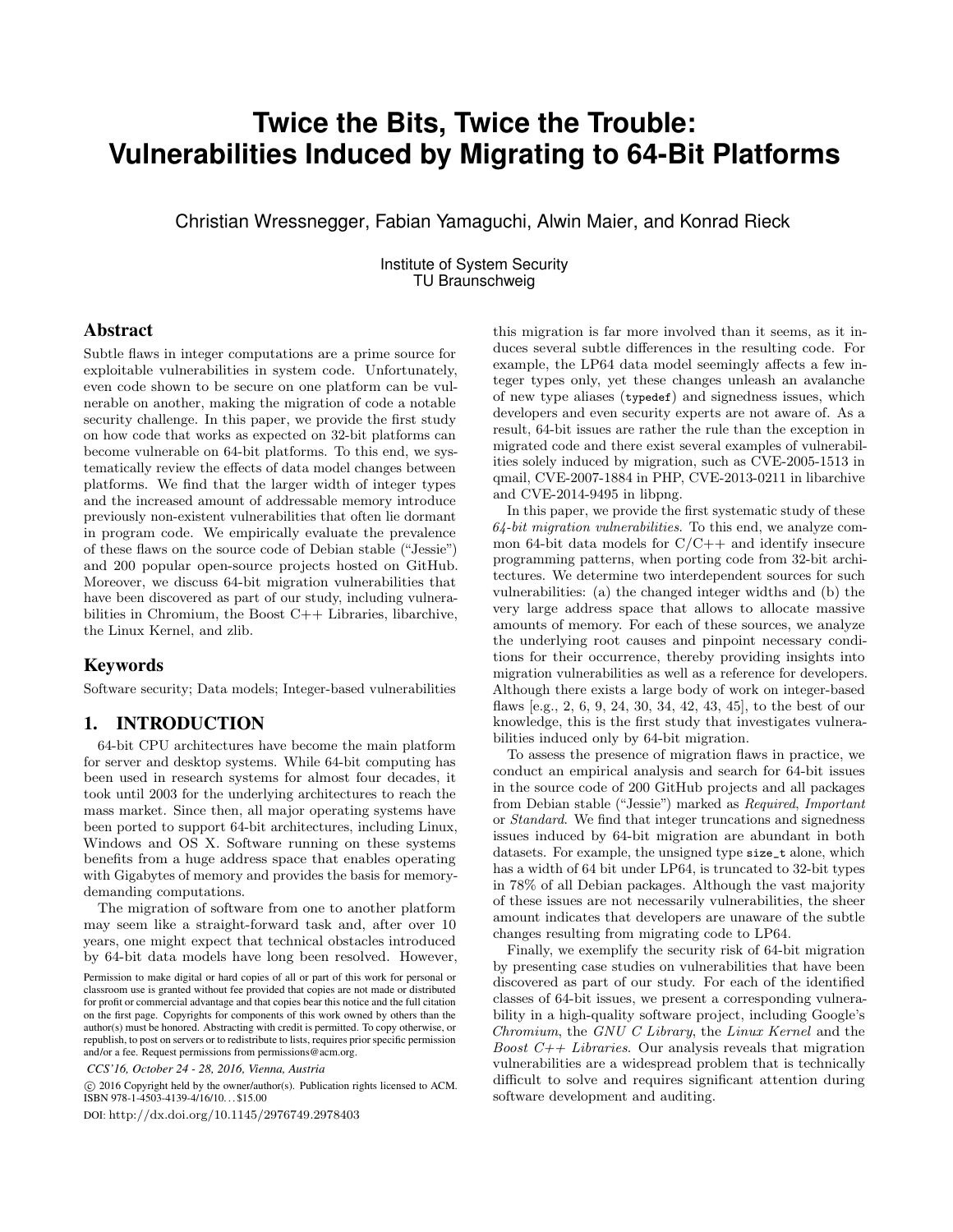Let us, as one example of a real vulnerability, consider the following simplified excerpt of a flaw discovered during our study in *zlib* version 1.2.8 (see Section 5 for more details):

```
1 | int len = attacker_controlled();
```
- 2 char \*buffer = malloc((unsigned) len);
- <sup>3</sup> memcpy(buffer, src, len);

This code is perfectly secure on all 32-bit platforms, as the variable len is implicitly cast to size\_t in line 2 and 3 when passed to malloc and memcpy. However, if the code is compiled using the LP64 data model, line 2 and 3 produce different results, where a 64-bit sign extension is performed in line 3. An attacker controlling the variable len can thus overflow the buffer by providing a negative number. For instance, −1 is converted to 0x00000000ffffffff in line 2 and 0xffffffffffffffff in line 3, resulting in a buffer overflow.

In summary we make the following contributions:

- 64-bit migration vulnerabilities. We systematically study and define vulnerabilities induced by migrating C/C++ program code to 64-bit data models.
- Empirical study. We present an extensive study that highlights the prevalence of 64-bit issues in mature, well-tested software such as Debian stable.
- Practical case-studies. We discuss 64-bit vulnerabilities, discovered by us based on this systemization, in high-quality software for all presented classes of flaws.

The rest of this paper is organized as follows: We review integer-related issues in Section 2 and systematically define 64-bit migration vulnerabilities in Section 3. An empirical study and case studies on these vulnerabilities are then presented in Section 4 and Section 5, respectively. We discuss countermeasures in Section 6 and related work in Section 7. Section 8 concludes the paper.

# 2. SECURITY OF INTEGER TYPES

Many software vulnerabilities are rooted in subtleties of correctly processing integers, in particular, if these integers determine the size of memory buffers or locations in memory. Leveraging these flaws, an attacker can trigger buffer overflows, write to selected memory locations or even execute arbitrary code. In this section we provide background information on the security of integers in  $C/C++$  and focus on the effect the data model has on the existence of vulnerabilities. We begin by providing information on integers (Section 2.1), and continue to discuss the most prominent data models implementing them. Finally, we describe the resulting common classes of integer-related vulnerabilities (Section 2.3).

# 2.1 Integer Types in C

Conversions between integer types provide the basis for integer-related vulnerabilities, in particular, for those that result when porting code to 64-bit architectures. The C standard defines five base types for these integers, namely, char, short, int, long, and long long [18, Sec. 6.2.5].

Each of these integer types exists in two variants: an unsigned type to store positive numbers and a corresponding signed type that can also hold negative numbers. Moreover, each type is associated with a unique natural number known

as its conversion rank. While the C standard does not explicitly define these ranks, it specifies an ordering among them. Consequently, we define the following platform-independent properties for each integer type T:

- *Signedness*. We denote the signedness of an integer type T by  $S(T) \in \{0, 1\}$ , where  $S(T) = 0$  corresponds to unsigned and  $S(T) = 1$  to signed types.
- Conversion rank. We denote the rank of an integer type T by  $R(T) \in \mathbb{N}$ , where  $R(\text{char}) < R(\text{short}) <$  $R(int) < R(long) < R(long$  long).

The conversion rank orders integers by size, but does not specify the exact number of bits occupied by the different types. This gap is filled by the platform-dependent data model, which associates each type  $T$  with a concrete width  $W(T) \in \{1, 2, 4, 8\}$ . Just like the rank, the width of the signed and unsigned versions of a basic data type are required to be equal. In combination with the integer's signedness, the width of an integer specifies the range I of numbers that it can represent:

$$
I(T) = \begin{cases} [0, 2^{8 \cdot W(T)} - 1] & \text{if } S(T) = 0\\ [-2^{8 \cdot W(T) - 1}, 2^{8 \cdot W(T) - 1} - 1] & \text{otherwise} \end{cases}
$$

Identifying sources of vulnerabilities as code is ported to a 64-bit data model ultimately requires the integer width to be taken into account. However, it should be noted that the width of a data type with lower rank must always be lower or equal to that of types with higher rank. That is, for any two types  $T_1$  and  $T_2$  with  $R(T_1) < R(T_1)$  holds  $W(T_1) \leq W(T_2)$ . This observation is of great value for systematically identifying problems when code is ported to 64-bit platforms (Section 3).

# 2.2 Data Models

A data model defines the width of integer types for a specific platform. Table 1 provides an overview of common data models used in the present and past [40], exemplary operating systems using them, as well as the number of bytes assigned to each type. For all models, the width of pointers and the size\_t type correspond to the architectures' register size, e.g., IP16 and LLP64 specify the size of pointers as 2 byte and 8 byte, respectively.

The motivation behind the different definitions of basic integer types lies in preserving their relations as good as possible when migrating code between data models. Due to our focus on the transition from 32 bit to 64-bit, ILP32 serves as a reference point in this paper, as it is used on most 32-bit architectures. That is, we assume that a given program works as intended for ILP32 and focus on differences when compiling the same program using a 64-bit data model.

If we compare ILP32 to LLP64 and LP64, as used by 64-bit Windows and most 64-bit Unix systems, respectively, we see that the type int is 32-bit wide for all three data models. While for ILP32 this means that int and pointers have the same width, on the 64-bit data models int is only half as wide as the pointer type. The same holds true for the type long on LLP64. As a consequence, on both 64-bit data models an int variable can no longer be used to address the full range of memory. While there also exist other 64-bit data models, such as ILP64 and SILP64, these are only used on few platforms and, moreover, use the same width for int, long and pointers, which renders migrating code less problematic.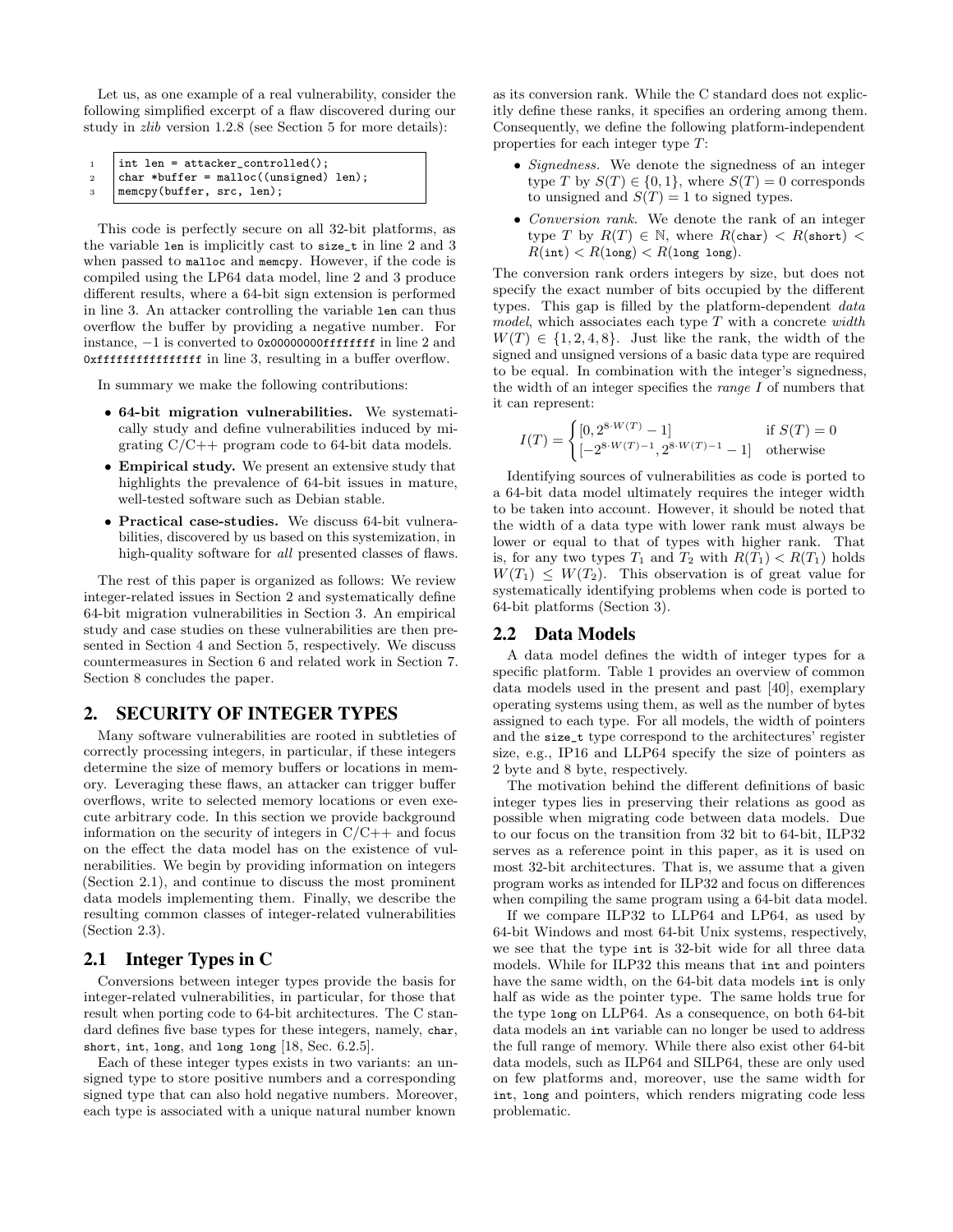| data model IP16 IP16L32 |                          |                         | LP32    | <b>ILP32</b>   | LLP64   | <b>LP64</b> | ILP64 | SILP64   |
|-------------------------|--------------------------|-------------------------|---------|----------------|---------|-------------|-------|----------|
| data type               |                          | $(PDP-11 \text{ Unix})$ | (Win16) | (Win32, Linux) | (Win64) | (Linux)     | (HAL) | (UNICOS) |
| pointer/size_t          |                          |                         |         |                |         |             |       |          |
| short                   | $\overline{\phantom{a}}$ |                         |         |                |         |             |       |          |
| int                     |                          |                         |         |                |         |             |       |          |
| long                    |                          |                         |         |                |         |             |       |          |
| long long               | -                        |                         |         |                |         |             |       |          |

Table 1: Widths of basic integer types in bytes for different data models and operating systems [21, 27].

## 2.3 Integer-Related Vulnerabilities

Several vulnerabilities are rooted in subtle flaws as integers are processed to calculate the size of buffers, offsets in memory, or amounts of memory to copy from one location to another [see 9, 20]. Three common sources for these integer-related vulnerabilities exist: truncations, underflows/overflows, and signedness issues [6]. In the following, we illustrate each of these flaws by example where we assume an ILP32, LP64, or LLP64 data model. Moreover, we provide working definitions for each type of flaw, which we make use of in the rest of the paper.

#### *2.3.1 Integer Truncations*

For an arbitrary assignment  $x = e$ , where x is a variable of type  $\langle x \rangle$ , and e is an expression of type  $\langle e \rangle$ , a truncation occurs when  $W(\langle x \rangle) < W(\langle e \rangle)$ , that is, the width of the target variable  $x$  is smaller than that of the expression  $e$  it is asked to store. Neither rank nor signedness of the integers tell us whether a truncation occurs. Instead, the existence of truncations is entirely dependent on the width of integers, and therefore, on the data model. However, we know that the width of  $\langle x \rangle$  can only be smaller than that of  $\langle e \rangle$ , if the rank  $R(\langle x \rangle)$  is smaller than the rank  $R(\langle e \rangle)$  and therefore, we can focus on these cases when examining possible truncations. It is important to note that  $x$  may be an implicit variable not directly visible in the code, for instance, when e is directly assigned to a function parameter or used in a condition.

|  |  |  |  |  | $\vert$ unsigned int $x =$ attacker_controlled(); |
|--|--|--|--|--|---------------------------------------------------|
|--|--|--|--|--|---------------------------------------------------|

```
2 unsigned short y = x;<br>3 char *buffer = malloc
         char * buffer = <code>mall</code>
```

```
memcpy(buffer, src, x);
```
#### Figure 1: Integer truncation  $\rightarrow$  buffer overflow.

Figure 1 shows an example of an integer truncation that leads to a buffer overflow. An attacker-controlled value is read and stored in the integer x of type unsigned int (line 1). Subsequently, x is assigned to the variable  $\gamma$  of type unsigned short (line 2). Finally, a buffer of size  $y$  is allocated (line 3), and x bytes are copied into this buffer (line 4). The problem with this code is that for all three data models, integers of type int are wider than integers of type short, and therefore, the value of x is truncated before it is assigned to y by discarding leading bits until the width of y is met. In effect, if the attacker chooses a sufficiently large integer, e.g., x = 0xffffffff, the amount of data copied into the buffer is larger than its allocated size 0x0000ffff.

#### *2.3.2 Integer Overflows*

For an arbitrary expression  $e_1 \circ e_2$ , an integer overflow or underflow occurs if the result obtained by evaluating the expression  $e_1 \circ e_2$  does not fall into the range  $I(\langle e_1 \circ e_2 \rangle)$ . The existence of overflows therefore depends on the arithmetic operation ◦ as well as all the results obtained by evaluating the sub-expressions  $e_1$  and  $e_2$ .

1 unsigned int  $x = \text{attacker\_controlled();}$ <br>
char \*buffer = malloc( $x + \text{CONST}$ ):

 $char *buffer = malloc(x + CONST):$ 

3 memcpy(buffer, src, x);

Figure 2: Integer overflow  $\rightarrow$  buffer overflow.

Figure 2 illustrates a buffer overflow that is triggered by an integer overflow. Similar to the previous example, the attacker controls a variable named x, which is of type unsigned int. A buffer of size x plus a constant is subsequently allocated, and x bytes are copied into the buffer. Unfortunately, the value obtained by adding a constant to x may be outside the range of the type unsigned int, for instance, 0xffffffff + 0x100. In effect, the addition wraps around, resulting in a buffer size smaller than x, 0x000000ff. A subsequent copy operation then writes  $0$ xffffffff bytes into the too small buffer.

#### *2.3.3 Integer Signedness Issues*

Finally, for an arbitrary assignment  $x = e$ , a change in signedness only occurs when  $S(\langle x \rangle) \neq S(\langle e \rangle)$ , that is, the signedness of the variable  $x$  and the expression  $e$  are different and  $W(\langle x \rangle) \geq W(\langle e \rangle)$ . A change in signedness primarily depends on the signedness of the variables in e, but also on whether or not a *signed* target variable x is able to store all possible values of the unsigned version of the expression e. If the target type is narrower than that of the expression, we are dealing with a truncation. In case  $S(\langle e \rangle) = 1$  and  $W(\langle x \rangle) > W(\langle e \rangle)$  additionally a sign-extension occurs, that is, the most significant bit of the narrower type is propagated to fill the larger width of the target variable.

1 short  $x = \text{attacker\_controlled}$ 

```
2 char *buffer = malloc((unsigned short) x);
```

```
3 memcpy(buffer, src, x);
```
#### Figure 3: Sign-extension  $\rightarrow$  buffer overflow.

Figure 3 reconsiders the example given in the introduction, illustrating a buffer overflow that is caused by a change of signedness and a sign-extension due to upcasting to a larger unsigned type (unsigned short to size\_t). The example is however modified to work on all three considered platforms. An attacker controlling the variable x of type short can overflow the buffer by providing a negative number, for instance -1, which is converted to 0x0000ffff in line 2 and due to a sign extension to 0xffffffff in line 3.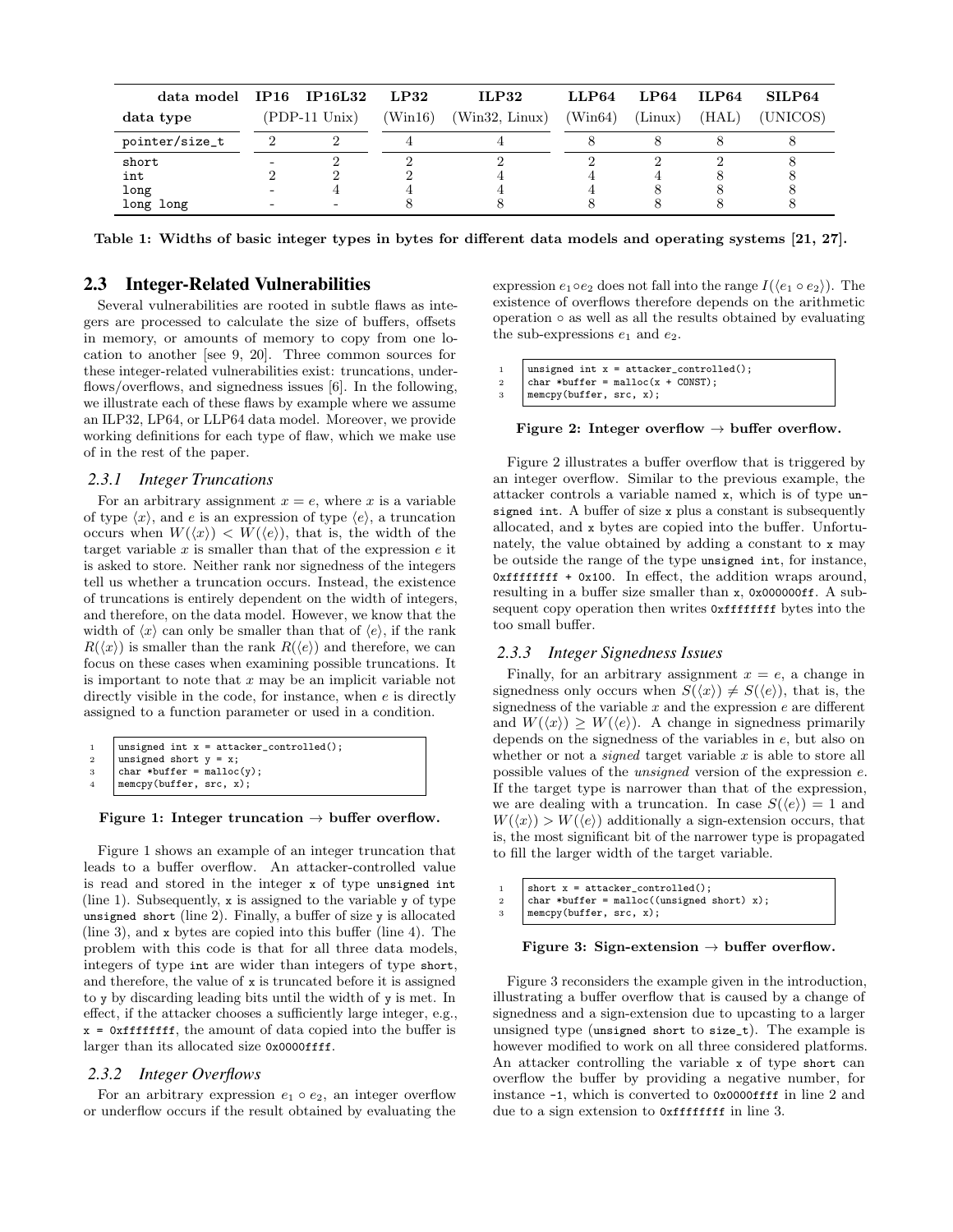| source type                                                                            | int                                                                                   | unsigned int                                                                     | long                                                                                 | unsigned long                                                                                             | ssize_t                                                                   | size_t/pointer                                               | long long                                                                                                                                                                           |
|----------------------------------------------------------------------------------------|---------------------------------------------------------------------------------------|----------------------------------------------------------------------------------|--------------------------------------------------------------------------------------|-----------------------------------------------------------------------------------------------------------|---------------------------------------------------------------------------|--------------------------------------------------------------|-------------------------------------------------------------------------------------------------------------------------------------------------------------------------------------|
| dest type                                                                              |                                                                                       | 4                                                                                |                                                                                      | $4\ (\rightarrow\ 8)$                                                                                     |                                                                           | $4 \rightarrow 8$                                            |                                                                                                                                                                                     |
| int<br>unsigned int<br>long<br>unsigned long<br>ssize_t<br>size_t/pointer<br>long long | 000<br>$\bullet\bullet\bullet$<br>OOC<br>$\bullet$ $\bullet$ $E$<br>DOC<br>E E<br>OOC | <br>000<br>$\bullet\bullet\circ$<br>OOO<br>$\circ$ $\circ$ $\circ$<br>OOO<br>OOC | $\bigcirc \bigcirc \bullet$<br><br>OOO<br><br>റററ<br><b>OEO</b><br>$\circ\circ\circ$ | .<br>$\bigcirc \bigcirc \bullet$<br>.<br>OOO<br>$\bullet$ $\circ$ $\bullet$<br>OOO<br>$\circ\circ\bullet$ | 0●●<br><br>೧●೧<br><br>OOO<br>$\bullet\bullet\bullet$<br>$\circ\circ\circ$ | .<br>∩••<br><br>೧∎೧<br><br>OOO<br>$\bigcirc \bullet \bullet$ | $\bullet\bullet\bullet$<br>$\bullet\bullet\bullet$<br>$\bullet\bullet\circ$<br>$\bullet\bullet\bullet$<br>$\bullet$ $\circ$ $\circ$<br>$\bullet\bullet\bullet$<br>$\circ\circ\circ$ |

Table 2: Assignments using basic types on ILP32 (left circle), LLP64 (middle circle) and LP64 (right circle):  $\circ$  denotes no problem,  $\bullet$  a change in signedness, possibly with sign extension (E) and  $\bullet$  marks a truncation.

In addition to this common type of vulnerabilities, we consider another integer flaw that has received little attention so far: For a comparison  $e_1 \sim e_2$  of the two expressions  $e_1$  and  $e_2$  of type  $\langle e_1 \rangle$  and  $\langle e_2 \rangle$ , an integer signedness issue occurs when the comparison is signed where it should be unsigned and an integer from the comparison is converted to an unsigned type after evaluating the expressions, or vice versa. Signedness issues of this kind depend on all properties of the compared types  $\langle e_1 \rangle$  and  $\langle e_2 \rangle$ , that is, sign, rank, and width.

```
1 int x = \text{attacker\_controlled}();<br>2 unsigned short BUF_SIZE = 10;
2 | unsigned short BUF_SIZE = 10;<br>3 | if(x >= BUF_SIZE)
       if(x) = BUF_SIZE)4 | return;
5 memcpy(buffer, src, x);
```
#### Figure 4: Signed comparison  $\rightarrow$  buffer overflow.

Figure 4 shows an example of an integer signedness issue when comparing variables of different signedness resulting in a buffer overflow. In this example, the attacker-controlled variable x is of type int, and it is compared to a buffer size stored in a variable of type unsigned short to avoid buffer overflows. x bytes are subsequently copied into the buffer. Unfortunately, the comparison is signed, and therefore, if an attacker chooses a negative number for x, the check is by-passed, and the negative number is converted into the unsigned type size\_t as it is passed to memcpy as a third argument.

## 3. 64-BIT MIGRATION VULNERABILITIES

Integer-related flaws have been studied in great detail in the past and several methods for analysis, detection and mitigation have been proposed [e.g., 6, 9, 30, 42, 45]. All of these approaches, however, consider defects directly created by the developer, such as incorrect type casts. By contrast, we focus on flaws that are introduced by migrating code to a 64-bit data model and are non-existent on the originating data model. These defects are introduced indirectly and are hard to spot by the developer without anticipating a later migration.

In the following, we characterize different vulnerabilities that emerge when compiling code for a 64-bit data model that securely runs on 32-bit platforms. These vulnerabilities can be categorized by two generic sources of defects: changes in the width of integers (Section 3.1) and the larger address space available on 64-bit systems (Section 3.2). For a specific data model  $M$ , we denote the width of an integer type  $T$  by  $W_M(T)$  and the range by  $I_M(T)$ .

#### 3.1 Effects of Integer Width Changes

All types of integers available on 32-bit platforms also exist in 64-bit data models, however, their width may differ (see Section 2.2). These changes introduce previously non-existent truncations and sign extensions in assignments. Surprisingly, the migration to 64 bit may even flip the signedness of comparisons and render checks for buffer overflows ineffective. In the following, we discuss each of these problems in detail.

#### *3.1.1 New Truncations*

As discussed in Section 2.3, a truncation occurs when an expression is assigned to a type narrower than that of the expression itself. Table 2 provides an overview of integer issues caused by assignments, broken down by basic integer types. For each of the three prevalent data models, truncations are marked by a filled circle  $(\bullet)$ . Particularly noteworthy are those assignments that behave differently between ILP32 and LLP64 or LP64, such as conversions from size\_t to unsigned int or long to int. In these cases, new truncations occur that are specific to the migration process from 32-bit to 64-bit data models.

In addition to these simple truncation, the migration of the data model additionally introduces two vulnerability patterns related to the handling of pointers.

Incorrect pointer differences. The length of a memory region can be determined by subtracting pointers, returning an integer of type ptrdiff\_t, which has the same width as a pointer. Unfortunately, it is common practice to store such differences in a variable of type int. This is unproblematic on all 32-bit platforms, since  $W_{\text{ILP32}}(\text{int}) = W_{\text{ILP32}}(\text{ptrdiff\_t}),$  but fatal on LP64 and LLP64, where  $W_M(\text{int}) < W_M(\text{ptraft\_t})$  for  $M \in \{LP64, LLP64\}$ , which means that the difference is truncated to 32 bit and thus may cause loss of information.

Figure 5 shows an exemplary vulnerability of this type. Compiling the code produces no warnings, yet on 64-bit platforms, line 5 introduces an integer truncation. The example shows a typical pattern for processing an input string str line-by-line and determining a line's length by the difference of end and start pointers. If one input line exceeds 4 Gigabyte in length, the variable len only stores the truncated length as it is only 32 bit. For instance, if MAX\_LINE\_SIZE = 100 and eol -  $str = 0x1000000ff$ , len is truncated to 0x000000ff and finally triggers a buffer overflow in line 8.

Unfortunately, vulnerabilities of this type are supported by the design of standard library functions, such as fgets, fseek and snprintf, which receive or return size information as type int and long. The common idiom of using variables of type int to iterate over buffers further adds to this problem (see Section 3.2.1).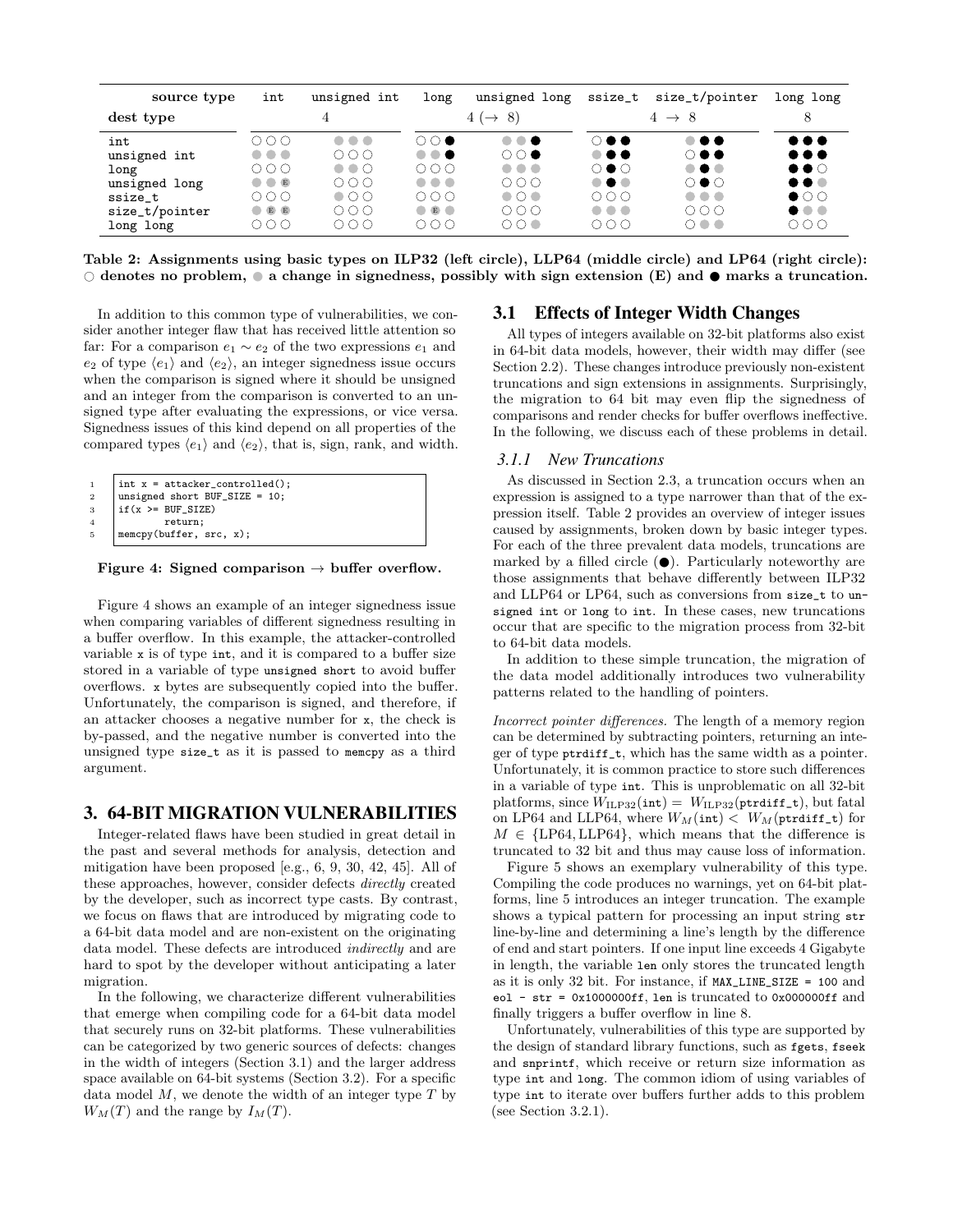| right operand                                                                          | int                                                                                                                                             | unsigned int                                                                                                                                                                           | long                                                                                                                                | unsigned long                                                                                                                                                                         | ssize_t                                                                                                                     | size_t/pointer                                                                                                                                                                          | long long                                                                                               |
|----------------------------------------------------------------------------------------|-------------------------------------------------------------------------------------------------------------------------------------------------|----------------------------------------------------------------------------------------------------------------------------------------------------------------------------------------|-------------------------------------------------------------------------------------------------------------------------------------|---------------------------------------------------------------------------------------------------------------------------------------------------------------------------------------|-----------------------------------------------------------------------------------------------------------------------------|-----------------------------------------------------------------------------------------------------------------------------------------------------------------------------------------|---------------------------------------------------------------------------------------------------------|
| left operand                                                                           |                                                                                                                                                 | 4                                                                                                                                                                                      |                                                                                                                                     | $4\ (\rightarrow\ 8)$                                                                                                                                                                 |                                                                                                                             | $4 \rightarrow 8$                                                                                                                                                                       |                                                                                                         |
| int<br>unsigned int<br>long<br>unsigned long<br>ssize_t<br>size_t/pointer<br>long long | $\circ$ $\circ$<br>$\bullet\bullet\bullet$<br>$\circ$ $\circ$<br>$\bullet\bullet\bullet$<br>$\circ\circ\circ$<br>$\bullet\bullet\bullet$<br>000 | $\bullet\bullet\bullet$<br>$\bullet\bullet\bullet$<br>$\bullet\bullet$ $\circ$<br>$\bullet\bullet\bullet$<br>$\bullet$ $\circ$ $\circ$<br>$\bullet\bullet\bullet$<br>$\circ\circ\circ$ | $\circ$ $\circ$<br>$\bullet\bullet\circ$<br>$\circ \circ \circ$<br>$\bullet\bullet\bullet$<br>OOO<br>$\bullet\bullet\bullet$<br>000 | $\bullet\bullet\bullet$<br>$\bullet\bullet\bullet$<br>$\bullet\bullet\bullet$<br>$\bullet\bullet\bullet$<br>$\bullet\bullet\bullet$<br>$\bullet\bullet\bullet$<br>$\circ\circ\bullet$ | 000<br>$\bullet$ $\circ$ $\circ$<br>000<br>$\bullet\bullet\bullet$<br>000<br>$\bullet\bullet\bullet$<br>$\circ \circ \circ$ | $\bullet\bullet\bullet$<br>$\bullet\bullet\bullet$<br>$\bullet\bullet\bullet$<br>$\bullet\bullet\bullet$<br>$\bullet\bullet\bullet$<br>$\bullet\bullet\bullet$<br>$\circ\bullet\bullet$ | 000<br>000<br>000<br>$\bigcirc \bigcirc \bullet$<br>000<br>$\circ \bullet \bullet$<br>$\circ\circ\circ$ |

Table 3: Comparisons using basic integer types on ILP32 (left circle), LLP64 (middle circle) and LP64 (right circle):  $\circ$  denotes a *signed* and  $\bullet$  an *unsigned* comparison.

|                | char buf [MAX_LINE_SIZE];              |
|----------------|----------------------------------------|
| $\overline{2}$ | $\vert$ char *eol = strchr(str, '\n'); |
| $\overline{3}$ | *eol = $\sqrt{0}$ ;                    |
| $\overline{4}$ |                                        |
| $\overline{5}$ | unsigned int len = eol - str;          |
| 6              | $if(len >= MAX_LINE_SIZE)$             |
|                | $return -1;$                           |
| 8              | strcpy(buf, str);                      |
|                |                                        |

Figure 5: Example of a 64-bit migration vulnerability caused by incorrect pointer differences.

Casting pointers to integers. Closely related are casts from pointers to integers. While this programming pattern is generally discouraged, casting pointers to int is unproblematic on all 32-bit platforms, as pointers and integers have the same size, that is  $W_{\text{ILP32}}(\text{int}) = W_{\text{ILP32}}(\text{ pointer})$ . In contrast, on LP64 and LLP64 this practice leads to latent pointer truncations [see 29] as  $W_M(\text{int}) < W_M(\text{pointer})$  for  $M \in \{LP64, LLP64\}$ . These truncations are latent in the sense that they go unnoticed as long as the pointers refer to locations within the first 4 Gigabyte of the address space. For these pointers, a truncation does not change their value as only preceding zeros are removed. Attackers, however, may purposely increase the amount of memory allocated by the program to ensure that pointers outside this safe range are created. Still, these vulnerabilities are rather rare and a successful exploitation is rendered difficult by address space layout randomization (ASLR) [5].

#### *3.1.2 New Signedness Issues*

Two types of integer signedness issues arise as code is ported from 32-bit to 64-bit platforms. First, sign extensions may occur as signed integers are converted to unsigned types that have become wider than their ILP32 equivalents. Second, the signedness of comparisons potentially changes, rendering checks to protect from buffer overflows ineffective.

Sign extensions. When converting from one signed type to another wider signed type, a sign extension is performed for value preservation. Converting a signed type to a wider unsigned type follows the same principle, but the resulting value is eventually interpreted as unsigned integer. In effect, negative numbers are converted into large positive numbers, a possible source for vulnerabilities. The latter case can be formalized as follows: Let  $M_1$  be a 64-bit data model and  $M_2$  be the 32-bit reference data model. For the assignment  $x = e$ , sign extensions with successive unsigned interpretation is performed in  $M_1$ , but not in  $M_2$  if  $0 = S(\langle x \rangle) \neq S(\langle e \rangle) = 1$ and  $W_{M_1}(\langle x \rangle) > W_{M_1}(\langle e \rangle) = W_{M_2}(\langle x \rangle) = W_{M_2}(\langle e \rangle).$ 

Table 2 indicates signedness errors in assignments as gray circles  $( \circ )$ , where sign extensions are additionally marked  $( \circ )$ . For the LLP64 data model, new sign extensions occur for conversions from int and long to size\_t and for LP64 from int to unsigned long and size\_t.

From a security perspective, conversions to the size\_t type appear to be especially fruitful when looking for vulnerabilities. The example of the zlib vulnerability presented in the introduction illustrates this issue in a real-world scenario (see Section 5 for further details).

Signedness of comparisons. Checks to ensure that a buffer does not overflow are only effective if they correctly account for the signedness of the integers involved. Typically, this means that all integers should be converted to unsigned types prior to comparison. In many cases, explicit conversions can be omitted on 32-bit systems as integer conversion rules ensure that the comparisons will be performed unsigned. This, however, is not guaranteed on 64-bit platforms anymore, bringing forth comparisons that change their signedness when being ported. Those cases can be formally summarized as follows: Let  $M_1$  be a 64-bit data model and  $M_2$  be the 32-bit reference data model. Then, a comparison  $a \sim b$ , where (without loss of generality)  $0 = S(\langle a \rangle) \neq S(\langle b \rangle) = 1$ is unsigned in  $M_2$ , but signed in  $M_1$  if  $R(\langle b \rangle) > R(\langle a \rangle)$  and  $\max I_{M_2}(\langle a \rangle) \notin I_{M_2}(\langle b \rangle)$  and  $\max I_{M_1}(\langle a \rangle) \in I_{M_1}(\langle b \rangle)$ , that is signed type  $\langle b \rangle$  can not hold the maximum value of the unsigned type  $\langle a \rangle$ .

Table 3 provides an overview of the signedness of comparisons for basic integer types and different data models. Unsigned comparisons are marked as filled circles  $(\bullet)$  while signed comparisons are indicated by empty circles  $(\circ)$ . Of particular interest are those cases where the indicators change between 32-bit and 64-bit data models. For instance, a comparison involving long and unsigned int is unsigned on both, ILP32 and LLP64, but signed on the LP64 data model.

Figure 6 presents a corresponding vulnerability. An attackercontrolled value is first stored in a long integer named len on line 2, and then checked to ensure it does not exceed the buffer size BUF\_SIZE on line 4. Finally, len bytes are copied into the buffer. As in the previous example, compiling this code produces no warnings. Moreover, the comparison between len and BUF\_SIZE is unsigned on 32-bit data models. This is the case because long and unsigned int have the same width and therefore long cannot hold the full range of unsigned int. Consequently, len gets reinterpreted as unsigned value to conduct the comparison. For instance, given len = -1 the comparison is performed unsigned as 0xffffffff > 0x00000080. Although a reinterpretation of the value occurs, the result still matches the developer's expectations.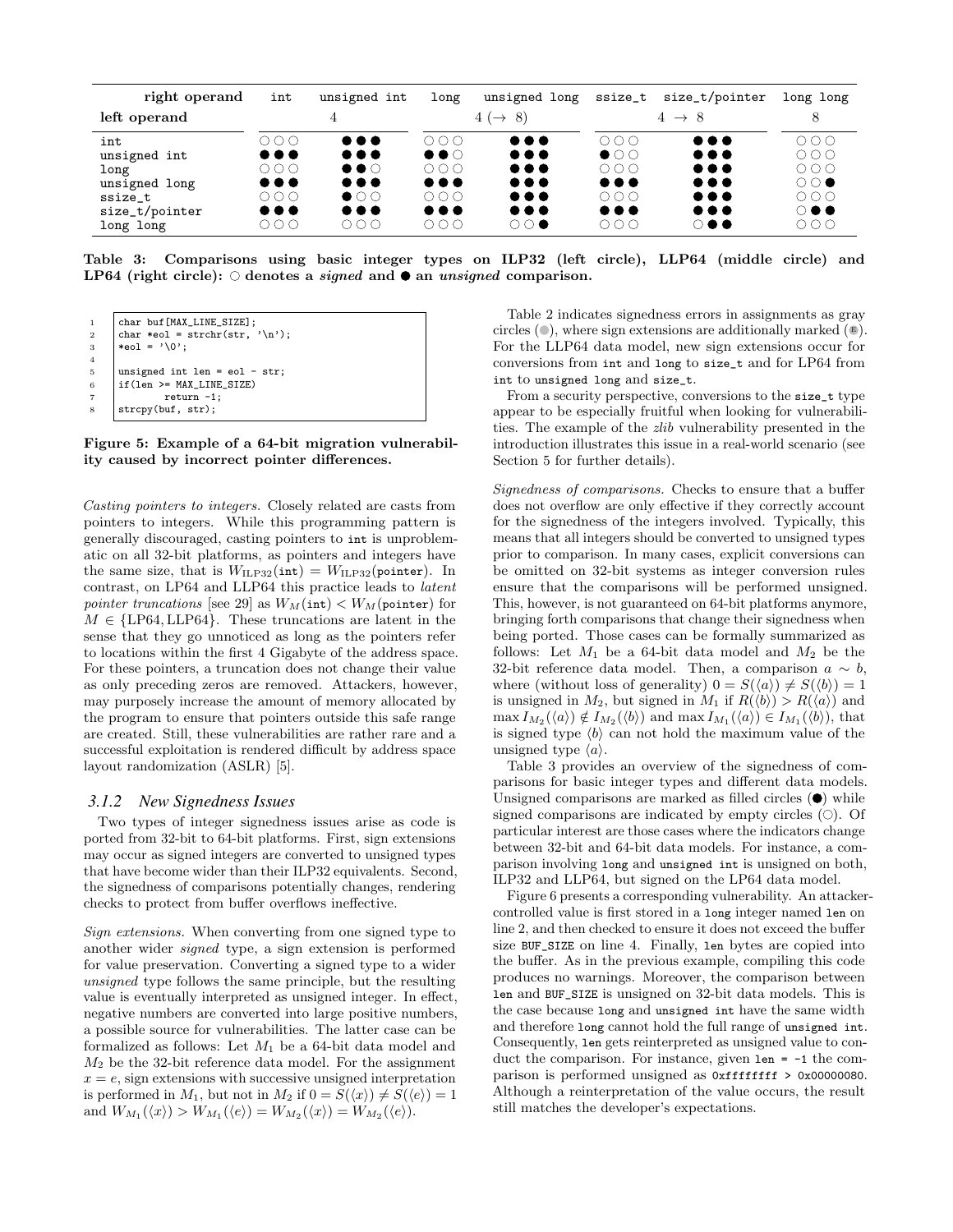```
1 const unsigned int BUF_SIZE = 128;
2 | long len = attacker\_controlled();
3
4 if(len > BUF_SIZE)<br>5 return:
             return;
6 memcpy(buffer, src, len);
```
Figure 6: A check to avoid buffer overflows on 32-bit systems that is ineffective on LP64 platforms.

In contrast, on LP64 the type long is 8 bytes wide, while an unsigned int is only 4 bytes wide. Therefore, a variable of type long can hold the full range of an unsigned int, and a signed comparison is performed. This is problematic, as the check in line 4 can be bypassed by supplying a negative value, for instance -1, for len. When copying data on line 6, this value is sign-extended and interpreted as unsigned integer, 0xffffffffffffffff, resulting in a buffer overflow.

#### 3.2 Effects of a Larger Address Space

In addition to flaws that result from changes in integer widths, code running on 64-bit platforms has to be able to deal with larger amounts of memory as the size of the address space has increased from 4 Gigabytes to several hundreds of Terabytes. In effect, the developer can no longer assume that buffers larger than 4 Gigabytes cannot exist in memory. As a result, additional integer truncations and overflows emerge, which do exist on 32-bit data model in the first place, but cannot be triggered on the corresponding platforms in practice.

#### *3.2.1 Dormant Integer Overflows*

A security-relevant integer overflow cannot be detected by reasoning about the types of variables alone. Instead, the range in which these variables operate also needs to be considered. A larger address space allows (a) larger objects to be created and (b) a larger number of objects to be used. Thus, code that performs arithmetic operations on the sizes or number of objects with variables narrower than that of pointers become candidates for integer overflows on 64-bit platforms.

|               | $\begin{tabular}{ll} 1 & unsigned int i; \\ 2 & size_t len = attacker\_controlled(); \\ 3 & char *buf = malloc(len); \end{tabular}$ |
|---------------|-------------------------------------------------------------------------------------------------------------------------------------|
|               |                                                                                                                                     |
|               |                                                                                                                                     |
|               | 4<br>5<br>for(i = 0; i < len; i++) {<br>*buf++ = get_next_byte();                                                                   |
|               |                                                                                                                                     |
| $\frac{6}{7}$ |                                                                                                                                     |
|               |                                                                                                                                     |
|               |                                                                                                                                     |

#### Figure 7: Buffer overflow resulting from an integer overflow due to larger strings on 64-bit platforms.

Figure 7 provides an example of an integer overflow resulting from large objects, which also does not trigger a compiler warning. For LP64 and LLP64, the type unsigned int is narrower than size\_t, that is,  $W_M$ (unsigned int)  $\lt W_M$ (size\_t),  $M \in \{LP64, LLP64\}$ . If the attacker-controlled value len is larger than UINT\_MAX (len > max  $I_M(\langle i \rangle)$ ), the loop-variable i can never attain a value greater or equal to len as it would first overflow and eventually result in a loop that endlessly copies data into the buffer. Platforms using ILP32, however, are not affected since len  $\leq$  max  $I_{\text{ILP32}}(\langle i \rangle)$ —in other words, the loop terminates before i overflows.

Vulnerabilities resulting from the large number of objects are typically tied to reference counters with a type smaller

than the pointer size. We provide examples of previously unknown vulnerabilities in the Boost  $C++Libraries$ , Chromium and the GNU Standard  $C++$  from this class in Section 5.

#### *3.2.2 Dormant Signedness Issues*

In addition to truncations, signedness issues may also lie dormant in existing code and become exploitable as the size of the address space grows. A common occurrence of such dormant signedness issues is the practice of assigning the return value of strlen to a variable of type int. For strings longer than INT\_MAX, this results in a negative length. However, on 32-bit platforms, exploiting this type of flaw is deemed unrealistic due to the restricted amount of memory available [20, Chp. 18 pp. 494]. On 64-bit platforms, however, strings of this size can be easily allocated by a single process, making it possible to trigger these dormant signedness issues.

```
1 char buffer[128];
```

```
2 | int len = strlen(attacker_str);
```

```
3
4 | if(len >= 128)
```

```
5 return;
```
6 memcpy(buffer, attacker\_str , len);

#### Figure 8: Buffer overflow caused by the common pattern of assigning the result of strlen to an int.

Figure 8 shows a corresponding vulnerability. The length of the attacker-controlled string is determined using strlen and is assigned to a variable of type int. If the attacker controlled input is of length l, where  $\max I_M(\langle len \rangle) < l <$  $\max I_M$ (unsigned int), the return value stored in len is mistakenly interpreted as a negative number and consequently the check in line 4 is rendered ineffective. As len is subsequently passed to memcpy, it is sign-extended and interpreted as unsigned int, causing a buffer overflow in line 6.

#### *3.2.3 Unexpected Behavior of Library Functions*

Several standard C library functions have been originally designed with 32-bit data models in mind and thus become vulnerable to truncations, overflows or signedness issues. Although some of these functions have been adapted to 64-bit data models, developers are often not aware of the changed functionality.

String formatting. Functions for printing strings, such as fprintf, snprintf and vsnprintf have been designed with the assumption that strings cannot be longer than INT\_MAX. While this assumption is reasonable on 32-bit platforms, it does not hold true for 64-bit data models. Let us, as an example, consider snprintf, which writes a string to a buffer s according to a format string fmt.

```
int snprintf(char *s,
             size_t n, const char *fmt, ...)
```
The function copies at most n bytes and returns the number of bytes that would have been written. On 64-bit platforms the expanded format string, however, may be larger than INT\_MAX, making it impossible to return its size as an int. In this case the C99 standard demands that snprintf returns a fixed value of  $-1$  [18, Sec. 7.19.6]. In practice, this can result in vulnerabilities when programmers directly make use of the return value to shift pointers. Figure 9 exemplarily shows a vulnerable implementation of a log function that writes messages to a global buffer of BUF\_LEN + 1 bytes in size.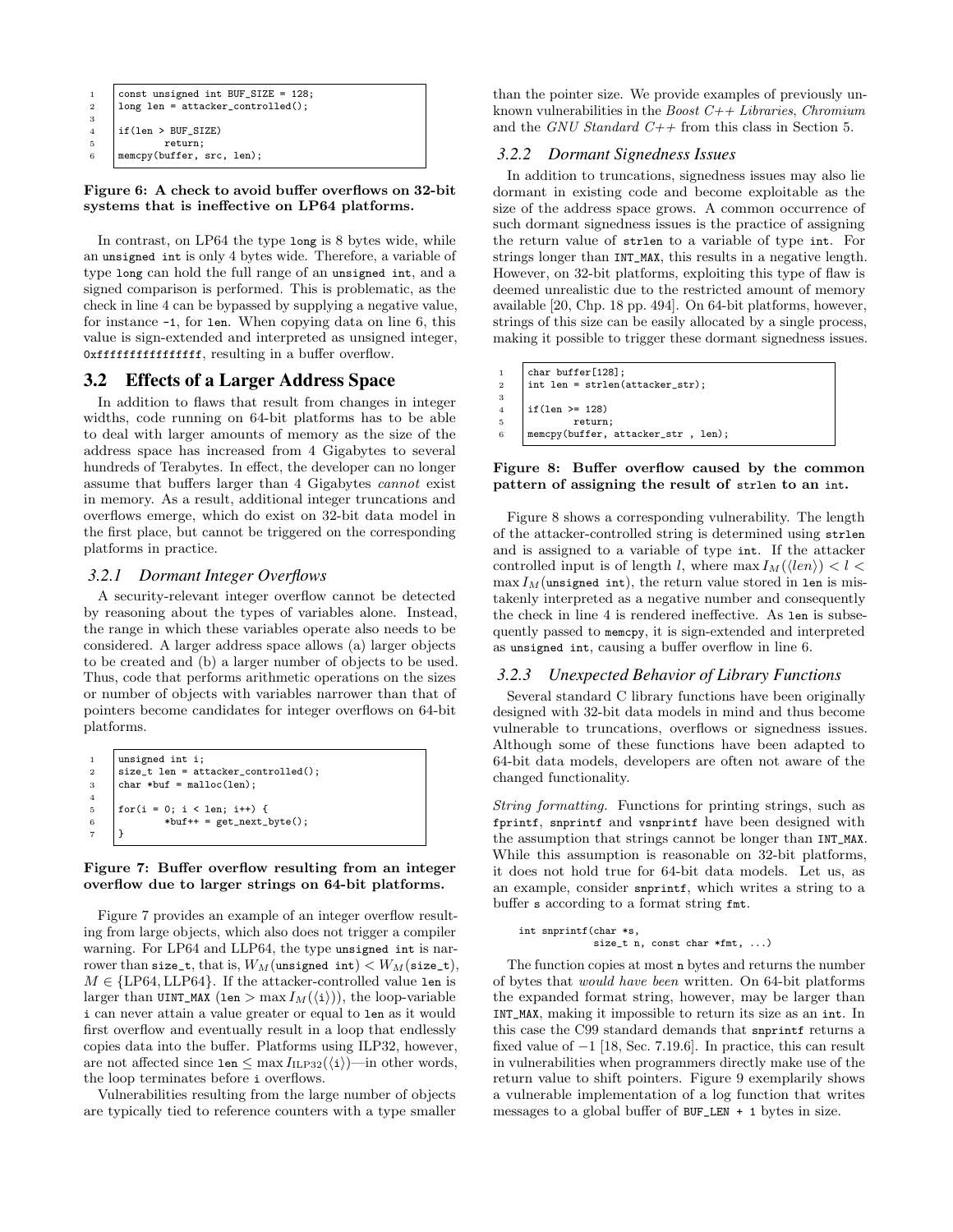|           | Debian stable |           | Average per package                          |        |                                   |  |  |
|-----------|---------------|-----------|----------------------------------------------|--------|-----------------------------------|--|--|
| Category  |               |           | $\#$ packages -Wconversion -Wsign-conversion |        | -Wsign-compare -Wfloat-conversion |  |  |
| Required  | 53            | 576 (334) | 1009(216)                                    | 18(2)  | 5(1)                              |  |  |
| Important | 56            | 738 (437) | 976 (269)                                    | 33 (1) | 10(0)                             |  |  |
| Standard  | 89            | 913 (510) | 993 (279)                                    | 28(1)  |                                   |  |  |
| $\ast$    | 198           | 773 (442) | 993 (259)                                    | 27(1)  | 5(1)                              |  |  |

Table 4: Number of implicit type conversions per package on 64 bit. The first value denotes all warnings raised, the value in brackets the amount that is exclusive to 64 bit and that does not occur on 32-bit systems.

|                | int pos = $0$ ;                                        |
|----------------|--------------------------------------------------------|
| $\overline{2}$ | char buf [BUF_LEN +1];                                 |
| 3              |                                                        |
| $\overline{4}$ | int $log(char * str)$ {                                |
| 5              | int $n =$ snprintf(buf +pos, BUF_LEN -pos, "%s", str); |
| 6              |                                                        |
|                | if $(n > BUF_LEN -pos)$ {                              |
| 8              | $pos = BUF_LEN;$                                       |
| - 9            | $return -1;$                                           |
| 10             |                                                        |
| 11             | return (pos $+= n);$                                   |
| 12             |                                                        |

Figure 9: Stack-corruption vulnerability on 64-bit systems due to unexpected behavior of snprintf.

```
\begin{array}{c|c} 1 & \text{int } i; \\ 2 & \text{char } * \end{array}char *buf;
 3
 4 | FILE* const f = fopen(filename, "r");
 \begin{array}{c|c}\n5 & \text{fseek}(f, 0, \text{SEEK\_END}); \\
6 & \text{const long size = ftel}\n\end{array}const long size = ftell(f);7
 8 buf = malloc(size / 2 + 1);
 9
10 | fseek(f, 0, SEEK_SET);
11 \int for (; fscanf(f, "%02x", &i) != EOF; buf++)
12 *buf = i;
```
#### Figure 10: Buffer overflow for files larger than UINT\_MAX caused by unexpected return value of ftell.

The log function returns −1 once the return value of snprintf has exceeded the overall size of the buffer (line  $7-9$ ). Specifying an input string longer than INT\_MAX, which is easily possible on 64-bit platforms, results in snprintf returning −1 on line 5—irrespective of the maximal number of bytes allowed to write. This bypasses the check on line 7 and subtracts from the index variable pos, causing it to underflow. A subsequent call to log then corrupts the stack memory.

File processing. Similar to the printf family of functions, the standard C library functions for processing files, such as ftell, fseek and fgetpos, are not designed to deal with the effects of 64-bit integer numbers, in this case, files larger than 4 Gigabyte. This problem is well known and is addressed by the introduction of 64-bit aware counterparts, ftello, ftello64 or \_\_ftelli64. However, our empirical study shows that ftell still is widely used instead of the better alternatives (Section 4). Furthermore, the function ftell exhibits an undocumented behavior when confronted with large files. It is specified to return the current position of a file pointer as value of type long, which is 32 bit wide on platforms using the LLP64 data model. While the C99 standard specifies a return value of −1 for failures [18, Sec. 7.19.3], the Microsoft Visual  $C++$  Runtime Library's implementation returns 0 if the current position exceeds LONG\_MAX (0xffffffff), which gives rise to security problems.

Figure 10 shows an exemplary vulnerability in a piece of code that reads a file of hexadecimal values encoded in textual form (e.g., 30 31 32 ...) and stores it as decoded bytes in a buffer buf. To this end, the code first determines the file's size by seeking to its end and obtaining the file position using ftell (line 4–6). Finally, the byte values are written to the buffer by iteratively calling fscanf until EOF is reached (lines 10–12). On Microsoft Windows 64-bit a vulnerability can be triggered using files larger than 4 Gigabytes, as the call to ftell returns zero and only one byte is allocated for the buffer (line 8). In effect, the copy loop corrupts the heap by writing the complete file to memory not allocated by the process.

# 4. EMPIRICAL STUDY

We proceed to analyze how wide-spread 64-bit migration issues are in today's software. To this end, we conduct two empirical experiments. First, we assess the prevalence of problematic type conversions in general, considering all implicit conversions that may alter a value during assignments or in expressions (Section 4.1). Second, based on the observations made in the previous section we refine our search and automatically look for programming patterns that are characteristic for 64-bit migration flaws (Section 4.2).

# 4.1 Implicit Type Conversions

In this experiment we study how often type conversions potentially go wrong. To this end, we inspect all 198 source packages from Debian stable ("Jessie", release 8.2) tagged as either Required, Important or Standard and are written in the  $C/C++$  programming languages. We compile each package on Debian 32-bit and Debian 64-bit and inspect all warnings raised.

On request, GCC, LLVM's clang, and other compilers emit warnings when an assignment, arithmetic operation or a comparison is applied to operands of incompatible integer types and an implicit conversion is required. Frequently, these compiler flags are however not used due to the sheer amount of warnings potentially raised in practice [25]. As a matter of fact, we find that none of the 198 Debian packages uses one of these flags. For our study we hence explicitly add: -Wconversion for width conversion, -Wsign-conversion for changes in signedness, -Wsign-compare for comparisons of signed and unsigned types and -Wfloat-conversion for conversion that involve a loss in floating point precision [11].

Table 4 summarizes the results. We list the total count of warnings of each conversion type raised by the compiler on the 64-bit system per package and especially highlight warnings that have emerged from the migration process. We find that the vast majority of warnings are width and sign conversions with 442 and 259 warnings per package, respec-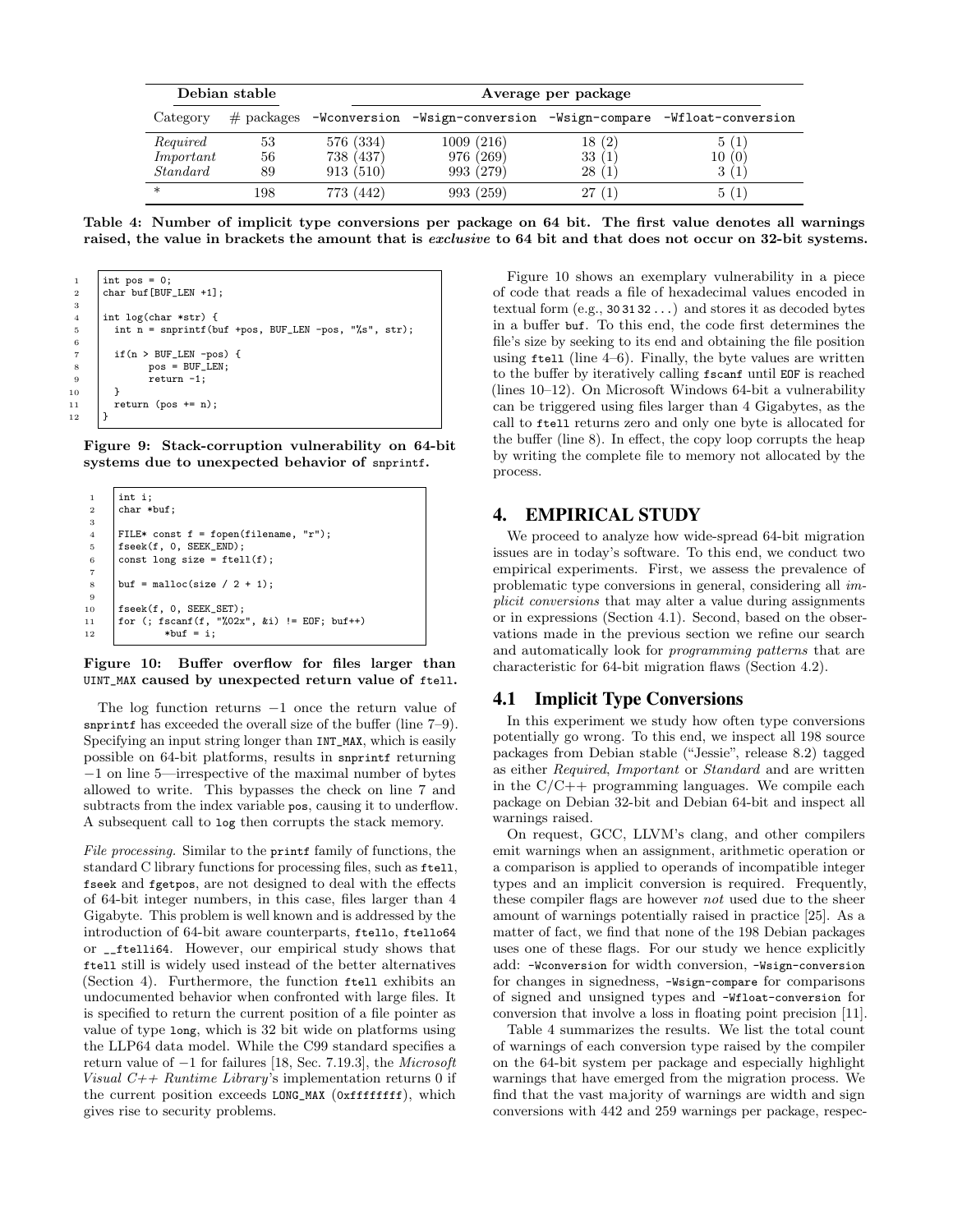| source type      |        | unsigned      |           |         |        | signed   |           | Total  |
|------------------|--------|---------------|-----------|---------|--------|----------|-----------|--------|
| destination type | size_t | unsigned long | uintptr_t | ssize_t | long   | intptr_t | ptrdiff_t | $\ast$ |
| int              | 10.181 | 4.188         |           | 3.294   | 12.114 | 24       | 6         | 29,807 |
| unsigned int     | 10,989 | 2,857         |           | 91      | 1.339  |          |           | 15,276 |
| $int32_t$        | 55     | 42            |           |         | 32     |          |           | 129    |
| $uint32_t$       | 302    | 231           |           |         | 120    |          |           | 653    |
| Total            | 21,527 | 7,318         |           | 3,385   | 13.605 | 24       | 6         | 45,865 |

Table 5: Number of width conversions in Debian stable, critical to the migration of code from ILP32 to LP64.

| Code-base               | $P1:$ atol                        | $P2:$ memcpy                              | P3:100pS                              | P4: strlen                             | P5a: snprintf P5b: ftell            |                                  |
|-------------------------|-----------------------------------|-------------------------------------------|---------------------------------------|----------------------------------------|-------------------------------------|----------------------------------|
| Debian Jessie<br>GitHub | $21.49\%$ (133)<br>$18.66\%$ (25) | $7.76\%$ $(2,536)$<br>$15.19\%$ $(2,918)$ | $8.47\%$ $(1,264)$<br>$12.56\%$ (658) | 13.85\% (7,595)<br>$22.54\%$ $(3,572)$ | $27.55\%$<br>(762)<br>34.79\% (502) | $64.74\%$ (628)<br>85.05\% (182) |
| Average                 | 20.98\% (158)                     | $10.51\%$ (5,454)                         | $9.53\%$ (1,922)                      | $15.80\%$ (11,167)                     | $30.03\%$ (1,264) 68.41\% (810)     |                                  |

Table 6: Number of specific patterns for 64-bit migration issues in source packages of Debian stable ("Jessie", release 8.2) and 200 popular  $C/C++$  projects hosted on GitHub, relative to their absolute usage.

tively. These warnings are exclusive to 64 bit and do not occur on 32-bit platforms. By contrast, sign comparisons only slightly increase due to the 64-bit migration. However, in line with the examples given in Section 3.1.2 migration vulnerabilities often occur on 64-bit platforms due to comparisons that remain signed rather than being implicitly converted to unsigned. Hence, the amount of warnings per package resolved in comparison to a 32-bit platform has to be taken into account as well, such that in total 15% of the warnings can be considered critical.

Finally, we look at implicit type conversion caused by the migration process from 32-bit to 64-bit platforms in more detail. Table 5 shows the absolute number of warnings for basic types that are 4 bytes wide for Debian 32 bit (ILP32), but are 8 bytes wide one Debian 64 bit (LP64), hence representing reasonable suspects for 64-bit migration vulnerabilities. In total we record more than 45,000 warnings of this kind, suggesting a huge potential for misuse. Especially, the conversion from size\_t to int and vice versa appears to be problematic in practice, spawning over 21,000 warnings in core packages of Debian stable.

## 4.2 Patterns of 64-bit Migration Issues

Of course, not all implicit type conversions indicate a bug or even a vulnerability. We hence narrow down this vast amount of suspect locations by specifically looking for code patterns that may cause unintended operations on 64-bit platforms. To this end, we make use of techniques from control-flow and data-flow analysis to model specific patterns of 64-bit migration issues. In particular, we characterize patterns from the 5 categories presented in Section 3 on the basis of practical examples and count the occurrences of these in two code bases: we again consider the packages from Debian stable described in the previous section and additionally examine the 200 (at the time of writing) most popular C/C++ projects on GitHub.

P1. New truncations. As an example for a truncation that exclusively happens on 64-bit systems we consider the faulty use of the standard library function atol. We count all occurrences of atol and relate these to those invocations that assign the return value to a variable of type int rather than long. In Section 5.1 we discuss a real-world vulnerability based on such a truncation.

- P2. New signedness issues. When used in the context of memory operations, signedness issues may cause severe security flaws. For this class, we focus on unexpected sign-extensions in combination with the memory copy operation memcpy as discussed in Section 3.1.2. We count all invocations of memcpy that use a signed variable of type int to specify the amount of data to copy and compare these to the overall number of calls to memcpy.
- P3. Dormant integer overflows. Integers may under or overflow in various situations. For this pattern we choose a rather strict scenario, in which a loop is iterating over code based on 64-bit related data. In particular, we count for loops that use a loop-variable of type size\_t and relate these to the subset of loop that additionally increment or decrement a variable of type (unsigned) int in their loop body.
- P4. Dormant signedness issues. For this class, we take up the example of the incorrect usage of the strlen function presented earlier. To this end, we count the calls to strlen that do not use a string literal as parameter and put these in relation to occurrences that assign the return value of strlen to (unsigned) int. Left values of other types are not considered as problematic in this example and count for the reference quantity.
- P5. Unexpected behavior of library functions. Finally, we inspect two examples of library functions that behave differently than a) developers might expect or b) the C99 standard specification. First, we count occurrences of snprintf that make use of their return value and put these in relation to occurrences that use the return value but do not check its validity. Second, we count the calls to ftell in relation to the absolute usage of ftell\* functions (ftell, ftello, ftell64 and \_ftelli64).

The presented patterns do not provide a complete list of 64-bit migration flaws, but should convey a feeling for the prevalence of such flaws by example. Surprisingly, these trivial patterns already point out a large number of potential issues. Table 6 summarizes our findings. 21% of all calls to function atol are assigned to a variable of type int instead of long, causing a truncation on 64-bit systems (P1). Also, developers frequently pass signed integers of type int to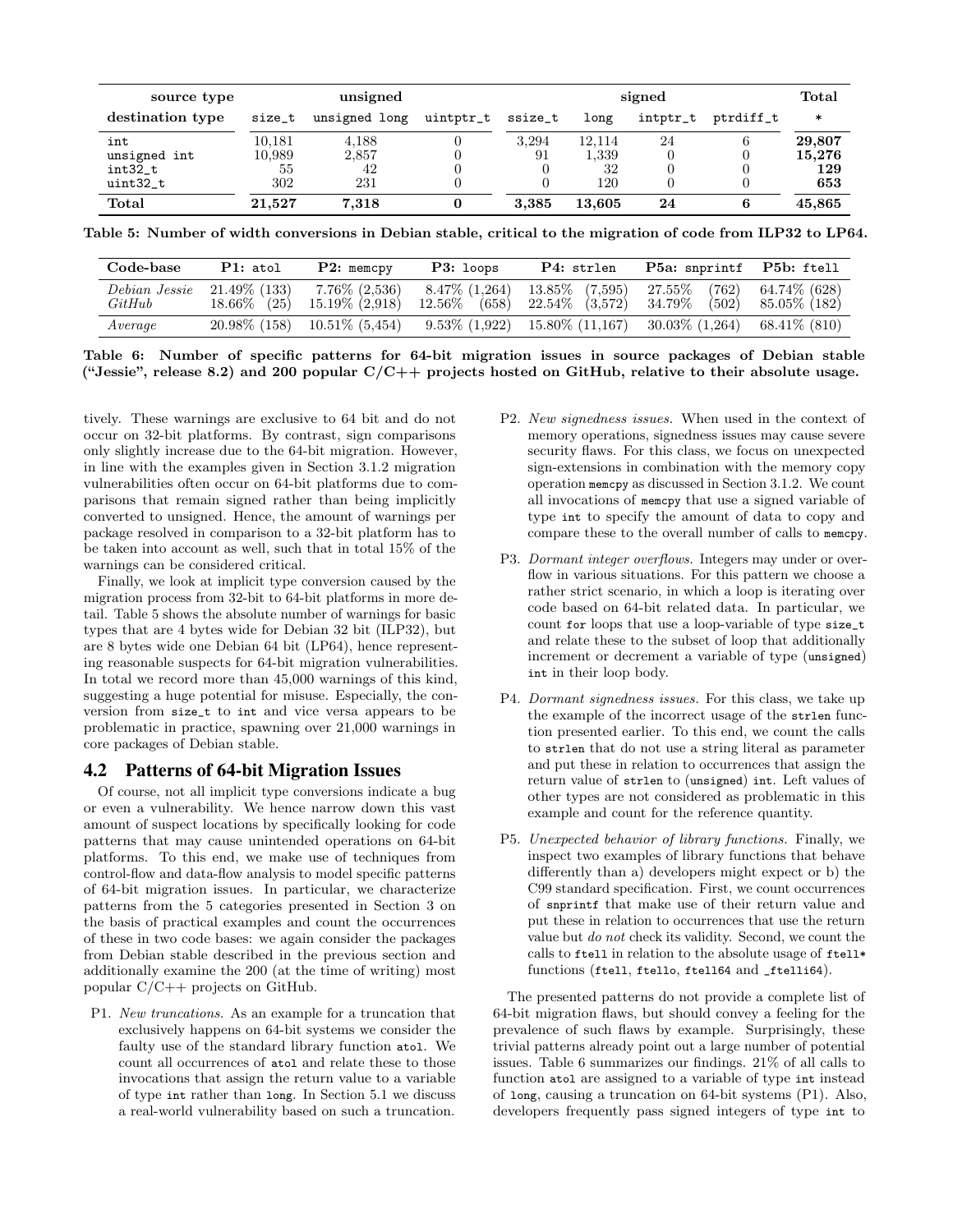function parameters defined as size\_t. In case of the memcpy function and its parameter for specifying the number of bytes to copy, roughly 10% of the calls are used incorrectly, allowing for the malicious use of implicit sign-extensions (P2). Our pattern modeling integer overflows induced by simple for loops reveals that 9.5% increment an int variable although the loop-counter is specified as size\_t (P3). 15% of all calls to strlen are falsely assigned to a variable of type int rather than size\_t (P4). Finally, the snprintf and ftell functions are incorrectly used in 30% and 70% of all cases, respectively (P5a & P5b).

In summary we observe that projects included in Debian appear to exhibit less such patterns for 64-bit migration flaws than the projects retrieved from GitHub—the absolute number however suggests a significant potential for misuse.

## 5. CASE STUDIES

Finally, we discuss 64-bit migration vulnerabilities from all categories described in Section 3 in practice. We build general patterns for the control-flow and data-flow of such issues, look for these in popular code bases to identify potentially vulnerable program code and manually inspect these. This effort has resulted in 6 previously unknown vulnerabilities<sup>1</sup> in high-quality software such as *Chromium*, the *Linux* kernel and zlib. Additionally, we complement our study with two vulnerabilities disclosed in the past.

In this context, we highlight the two main sources of 64-bit migration flaws: 1) changes in integer widths, and 2) the increased amount of memory available on 64-bit systems. Table 7 summarizes our findings with respect to these two categories.

| Case Study            |               | Width Change Mem |          |
|-----------------------|---------------|------------------|----------|
| <b>PHP</b>            | CVE-2007-1884 | ×                |          |
| libarchive            | CVE-2013-0211 | ×                |          |
| zlih                  | new           | ×                | $\times$ |
| libarchive            | new           |                  | $\times$ |
| Chromium              | new           |                  | $\times$ |
| GNU C Library         | new           |                  | $\times$ |
| Linux Kernel          | new           |                  | X        |
| $Boost C++ Libraries$ | new           |                  | $\times$ |

Table 7: Vulnerabilities discussed in this section.

## 5.1 New Truncations

To begin with, we briefly describe two vulnerabilities related to new truncations caused by the migration from 32 bit to 64-bit systems. In particular, we examine a vulnerability from 2007 in PHP as well as a vulnerability in the Linux Kernel discovered as part of our research.

PHP. Esser [10] describes a vulnerability that allows code execution in versions of PHP earlier than 4.4.5 and 5.2.1 (CVE-2007-1884). The vulnerability results from an integer truncation not present on 32-bit systems. While PHP's php\_sprintf\_getnumber function, a function used by all printf variants for parsing format strings, returns integers of type long, its result is stored in variables of type int when processing argument numbers, width and precision. On systems using ILP32 and even LLP64 (Windows) this is not an issue

as both types are of the same width. However, for LP64, long is eight bytes wide, introducing a truncation that can be exploited for arbitrary code execution by specifying a precision of INT\_MAX characters.

Linux kernel. The Linux kernel comes with its own implementation of C standard library functions, e.g., for string manipulation. In contrast to corresponding implementations in the GNU C Library, the implementation of the Linux Kernel version 4.6 and before does not check for overly large inputs passed to the snprintf function. In particular, the function subtracts one pointer from another, yielding a value of type ptrdiff\_t, but returns it as 32 bit wide integer. On 64-bit systems ptrdiff\_t is 64 bit wide such that the return value is truncated for large inputs. This matches the example given in Section 3.1.1 exactly.

#### 5.2 New Signedness Issues

To demonstrate the practicability of signedness issues on 64-bit systems, we again inspect a vulnerability discovered by us in zlib and one in libarchive reported in 2013. The first involves a sign-extension and the second, a sign-comparison issue as described in Section 3.1.2.

Sign-extension issue in zlib. This vulnerability resides in version 1.2.8 of *zlib* and is triggered by the gzprintf function, which is used to write a formatted string into a buffer, with a size previously specified using the library function gzbuffer. Unfortunately, the function is not fit to process inputs larger than INT\_MAX bytes. While at initialization the target size is specified as unsigned int, the gzvprintf function internally casts this value to int. Later on this value is used as second parameter to the vsnprintf function which is defined as size\_t and specifies the number of bytes to write into the buffer at most. On LP64 and LLP64, size\_t is twice as wide as int such that a sign extension is performed and the conversion yields a large unsigned value, allowing to overflow the buffer.

Sign-comparison issue in libarchive. Yamaguchi [39] discovered a vulnerability in the archive\_write\_zip\_data function of libarchive version 3.1.2 and below (CVE-2013-0211). This function is used as a callback for writing zip archives and receives the destination buffer and its size as arguments. Before data is written, the implementation checks, whether the specified buffer exceeds the maximum number of bytes that may be written to the zip archive. In this context, the size is explicitly casted from size\_t to int64\_t, a conversion that has been unproblematic on 32 bit systems (INT64\_MAX > SIZE\_MAX) but changes signs on 64 bit platforms as size\_t and int64\_t are of the same width. Later on, the UINT\_MAX bytes of the provided input are deflated to the output archive, irrespective of the maximally allowed number of bytes.

## 5.3 Dormant Integer Overflows

We proceed to give examples for integer overflows that already exist on 32-bit data models, but can only be triggered on 64-bit platforms due to the increased size of the address space. We have discovered vulnerabilities of this kind in a function of the GNU C Library, the shared pointer implementations of the *Boost C++ Libraries*, *Chromium*, and the GNU Standard  $C_{++}$  Library.

GNU C Library. The wcswidth function as specified by the "X/Open Portability Guide" [17] and implemented by version

<sup>&</sup>lt;sup>1</sup>All discovered vulnerabilities have responsibly been disclosed to the vendors of the affected software projects.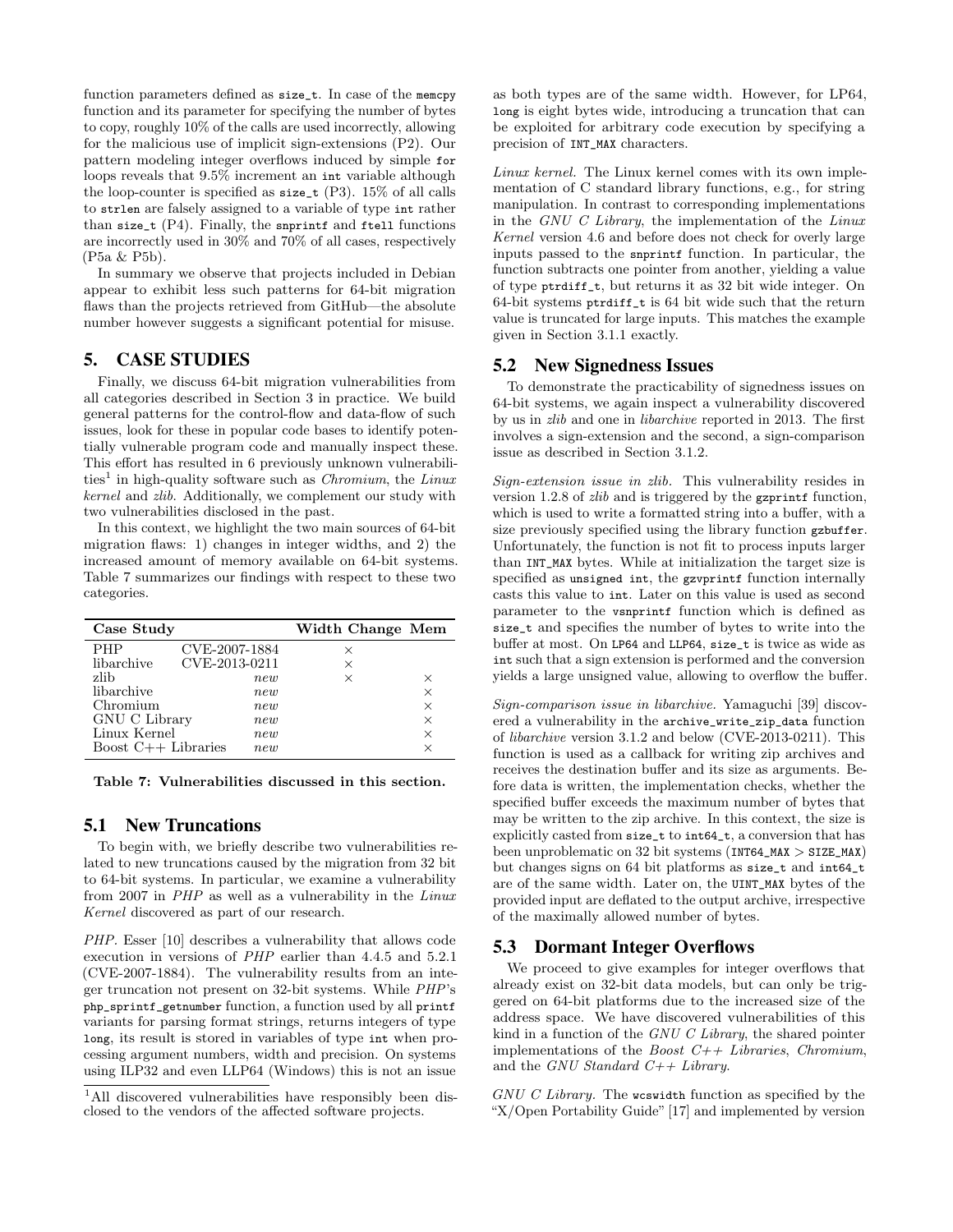2.23 of the GNU C Library contains an integer overflow. This function counts the number of columns needed to represent a wide-character string. This counter, however, is internally defined as a variable of type int, in accordance with the functions return value. As the input string might be larger than INT\_MAX on 64-bit systems, processing the complete string overflows the counter. With a string longer than UINT\_MAX the return value wraps around to a positive number again, such that using this value for memory allocations inevitable results in a buffer overflow.

 $C++$  shared pointers. Shared pointers are containers for raw pointers that keep track of the ownership of these and manage the number of references. If all references are destroyed, the last instance takes care of also destroying the hosted raw pointer. Unfortunately, the implementations as distributed with version 1.60 of the *Boost C++ Libraries* (boost::shared\_ptr<T>) as well as those of  $Chromium$  version 52.0 and the GNU Standard  $C++$  Libraries that come with GCC version 6.1.0 suffer from a flaw: The reference counter is implemented as an integer of type int. Consequently, on 64-bit systems, an attacker may create lots of shared pointers such that the internal counter overflows until it contains a value of 1 again. The next shared pointer that is subsequently destroyed then also destroys the shared raw pointer, leaving UINT\_MAX instances behind pointing to a freed location. This results in a use-after-free vulnerability that can be exploited by attackers for arbitrary code execution.

## 5.4 Dormant Signedness Issues

Finally we examine a vulnerability we discovered in libarchive version 3.2.0, which contains a signedness issues that, on a 32-bit system, could not be triggered as of the limited address space, but are exploitable on 64 bit.

This vulnerability in the processing of iso9660 containers rests on checks for the maximally allowed length of Joliet identifiers. In the course of these checks, the length of the name which is stored as size\_t is explicitly casted to int, very much like the example given in Section 3.2.2. It is hence possible to provide a string just long enough to change the signedness of the integer to bypass this check. Allocating as much memory, however, has only become possible with 64-bit systems. libarchive maintains UTF-16 and multi-byte versions of the names and therefore, allocates at least 3× more memory as theoretically needed for merely bypassing the check.

## 6. DISCUSSION

Ideally, flaws induced by the migration from 32-bit to 64 bit platforms are addressed by thorough code audits that specifically focus on problematic type conversions and related code patterns. However, more than 10 years after 64-bit processors have reached the mass market, we have shown that vulnerabilities resulting from the migration process still are a major issue. We thus discuss strategies to cope with this lasting issue in software security. We differentiate countermeasures based on the two root causes of 64-bit migration vulnerabilities: 1) the vast amount of memory addressable by a single process and 2) the change in width of integral integer types and resulting conversion problems.

Memory monitoring. As discussed in Section 3.2, 64-bit migration flaws are often triggered by large amounts of memory

allocated by a single process. Consequently, such vulnerabilities can be coped with by tightly monitoring the usage of memory. Bernstein, for instance, even argues that the vulnerabilities in qmail discovered by Guninski [13] are not relevant at all because "nobody gives gigabytes of memory to each qmail-smtpd process, so there is no problem with qmail's assumption that allocated array lengths fit comfortably into 32 bits" [3]. While this does not hide the fact that qmail is vulnerable in this particular scenario, there is some truth to pointing out alternatives to limit a process' usage of resources such as softlimit from daemontools [4], ulimit [23] or cgroup [14].

These mechanisms are rather strict with respect to enforcing limitations and refuse to provide more memory or even kill the process (SIGKILL) if hard limits are reached. The use of memory warnings, that are raised at runtime whenever a process uses more than the granted amount of memory might be an alternative option: Instead of refusing any more memory or terminating the process, a signal (e.g., SIGUSR1) is sent to the process, which then decides whether or not this usage is legitimate or not. This follows the basic rationale that, although a process in principle might consume large amounts of memory (e.g., audio/video editing, image processing, scientific computing), its legitimacy depends on the task at hand and thus, is best judged by the process itself. However, it is questionable whether a process under attack still is trustworthy enough to make this decision.

Improved error reporting. As demonstrated in Section 4.1 even well-reviewed code from mature projects contains a multitude of type-conversion warnings.  $C/C++$  projects from Debian stable tagged as Required, Important or Standard spawn 1,798 warnings related to different kinds of conversions on average, 703 of which are exclusive to the migration to 64 bit platforms. Whether or not these express actual flaws or even security issues is unclear. It, however, appears that those that actually are security flaws, get lost in the sheer amount of warnings. Presumably for this exact reason, none of the inspected Debian packages makes use of the -Wconversion flag and in doing so, turns a blind eye on these issues.

Factoring out the functionality of GCC's -Wconversion flag that concerns data types that have changed in size due to migration to 64-bit platforms to a separate flag as deployed in IBM's XL compiler [16], for instance, is a valuable first step. Such an additional flag can then be issued individually or automatically set on specifying -Wconversion to preserve the current functionality of the compiler. Although, this already reduces the amount of warnings by 60%, the absolute number of warnings in complex software projects might still be too large to be handled at once.

Making use of data that arise from program analysis already employed by compilers, can be used to restrict warnings to more specific situations, as for instance, the lack of some sort of check on values for which a conversion warning is issued. In case of the examined Debian packages this would reduce the number of warnings by additional 95% to merely 30 instances. However, such analyses come at a computational cost that often does not fit the requirements of a performance-oriented compiler framework.

In conclusion the most effective strategy against 64-bit migration issues, and vulnerabilities arising thereof, is to raise awareness for this particular aspect of software security and avoid implicit conversion in the first place.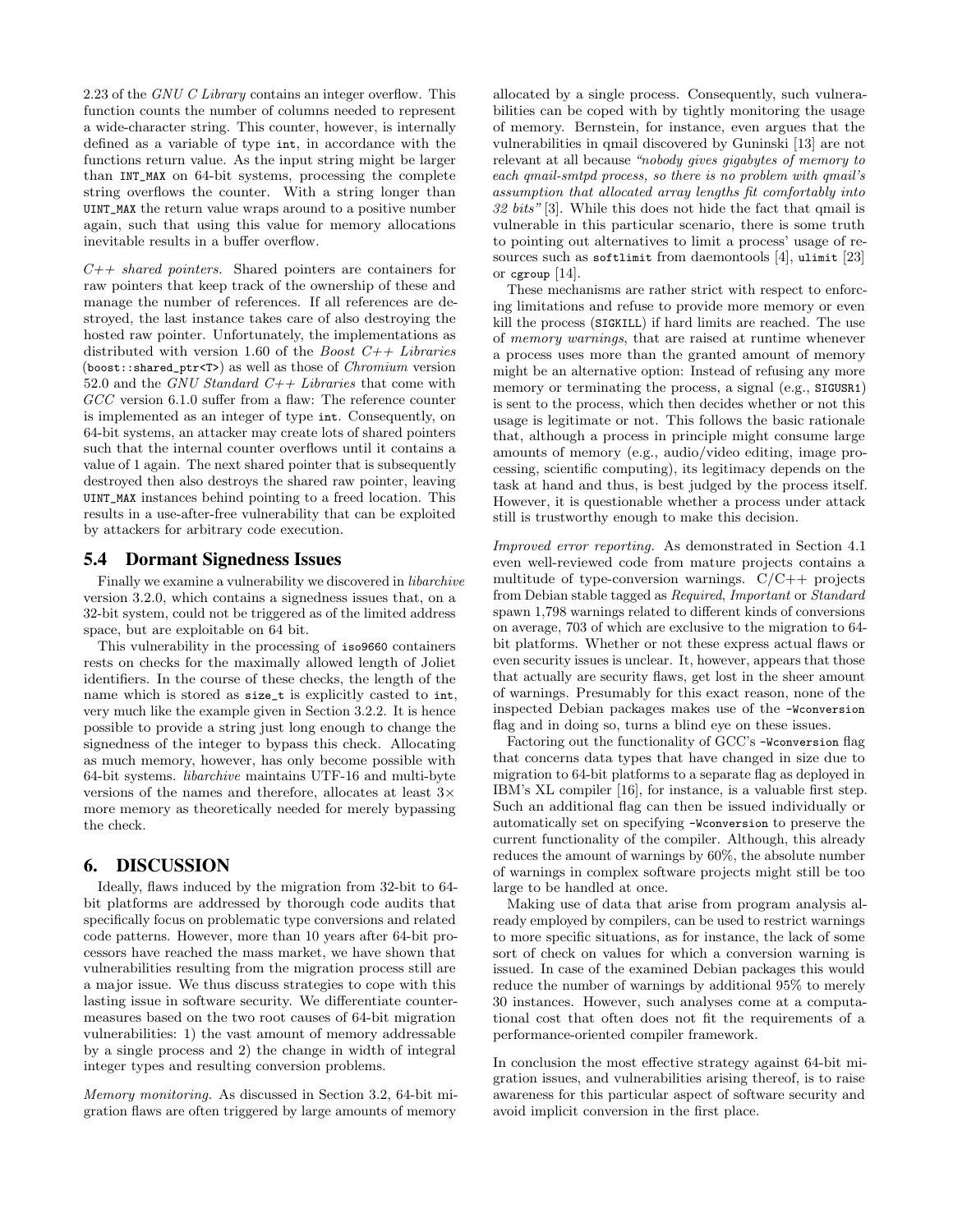## 7. RELATED WORK

The discovery and prevention of integer-related vulnerabilities is a long-standing topic in computer security. In this section, we provide an overview of past research on integer-related vulnerabilities, including previous work on vulnerabilities related to 64-bit platforms, and more ad-hoc guides for safely porting code to 64-bit platforms published outside of academia.

Integer-related vulnerabilities. Many researchers have dealt with integer-related defects and vulnerabilities in the past, where efforts have been made to both identify and prevent these flaws. On the one hand, methods that operate on source code or intermediate program representations have been proposed, both based purely on static analysis [2, 24, 43], and dynamic approaches that rely on checks at runtime [6, 8, 9, 34, 35, 38, 44]. On the other hand, methods to identify these flaws in binary executables have been presented, again, both via static analysis [12, 42, 45], and in combination with dynamic approaches [7, 30, 36].

Another strain of research aims to address the root causes of integer-related vulnerabilities by designing libraries for safe integer operations, e.g., SafeInt [22] and IntSafe [15]. Moreover, dialects of the C programming language that provide additional annotations or introduce new concepts to prevent security flaws have been proposed [19, 31, 32]. While these approaches cover many different integer-related flaws, only few provide a general view on the prevalence of such flaws [e.g., 6, 9, 34, 43] and none so far, specifically address integer flaws that arise from the migration to 64-bit platforms—a gap we attempt to close with this work.

 $64$ -bit migration guides. Several informal guides for porting software to 64-bit architectures are available to date. Several of these focus entirely on correct pointer to integer conversions, the most obvious problem introduced by the new data model [37]. Moreover, large software vendors such as IBM, Oracle (Sun), and Apple have released guides for porting of code from ILP32 to LP64 that discuss generic problems, including effects on type conversions, on memory layout (e.g., the alignment of data types) and on missing function prototypes [1, 26, 33]. However, none of these guides provide a discussion of the security implications these problems have as well as discusses how exploitable vulnerabilities can emerge from the migration to 64-bit systems.

Tools for identifying 64-bit vulnerabilities. Tools to identify some vulnerabilities related to 64-bit systems have been developed. In particular, the Viva64 static analyzer (part of PVS-Studio) employs a set of rules for the discovery of certain 64 bit vulnerabilities [41]. Moreover, Medeiros and Correia [28] propose a tool to detect 64-bit migration vulnerabilities. Their method is based on a combination of type checking and taint tracking to pinpoint integer manipulation issues involving tainted data. The authors report that all findings in their empirical evaluation are false positives, though.

## 8. CONCLUSIONS

Migrating software to different platforms is a notable challenge for software security. Due to the use of different data models, assumptions about widths of integer types made for one platform do not necessarily hold true for another. In this paper, we systematically categorize and define vulnerabilities

made possible by the migration process to 64-bit platforms. We show that more than 10 years after 64-bit architectures have reached the mass market, implicit conversion of types that have changed due to the different data models still are prevalent in mature and well-tested software. We find that on average,  $C/C++$  projects from Debian stable tagged as Required, Important or Standard spawn 1,798 warnings concerning type conversions, 703 of which are exclusive to 64-bit systems. For example, to a large extend developers appear to unjustifiably treat the unsigned type size\_t and (unsigned) int as equal, leading to 21,527 warnings in total, which creates a large potential for security flaws. Moreover, we look out for particular patterns of 64-bit migration flaws to refine our findings on implicit type conversions. For instance, 10% of all invocations to the memcpy function in the inspected Debian and GitHub projects, are called with a signed value of 32-bit in size rather than the 64 bit wide size\_t as parameter for the number of bytes to copy.

Finally, we make use of this systematization and the experience thus gained to uncover 6 previously unknown vulnerabilities in popular software projects, such as the Linux kernel, Chromium, the Boost  $C++$  Libraries and the compression libraries libarchive and zlib—all of which have emerged from the migration from 32-bit to 64-bit platforms.

## Acknowledgments

The authors gratefully acknowledge funding from the German Federal Ministry of Education and Research (BMBF) under the projects APT-Sweeper (FKZ 16KIS0307) and INDI (FKZ 16KIS0154K) as well as the German Research Foundation (DFG) under project DEVIL (RI 2469/1-1).

## References

- [1] H. S. Adiga. Porting linux applications to 64-bit systems. http://www.ibm.com/developerworks/linux/library/lport64/index.html, 2006.
- [2] K. Ashcraft and D. Engler. Using programmer-written compiler extensions to catch security holes. In Proc. of IEEE Symposium on Security and Privacy, pages 143–159, 2002.
- [3] D. J. Bernstein. The qmail security guarantee. https://cr.yp. to/qmail/guarantee.html, visited August 2016.
- [4] D. J. Bernstein. The softlimit program. http://cr.yp.to/ daemontools/softlimit.html, visited August 2016.
- [5] S. Bhatkar, D. C. DuVarney, , and R. Sekar. Address obfuscation: an efficient approach to combat a broad range of memory error exploits. In Proc. of USENIX Security Symposium, 2003.
- [6] D. Brumley, T. Chiueh, R. Johnson, H. Lin, and D. X. Song. RICH: Automatically protecting against integer-based vulnerabilities. In Proc. of Network and Distributed System Security Symposium (NDSS), 2007.
- [7] P. Chen, Y. Wang, Z. Xin, B. Mao, and L. Xie. BRICK: A binary tool for run-time detecting and locating integerbased vulnerability. In Proc. of International Conference on Availability, Reliability and Security, pages 208–215, 2009.
- [8] R. Chinchani, A. Iyer, B. Jayaraman, and S. Upadhyaya. ARCHERR: Runtime environment driven program safety. In Proc. of European Symposium on Research in Computer Security (ESORICS), pages 385–406, 2004.